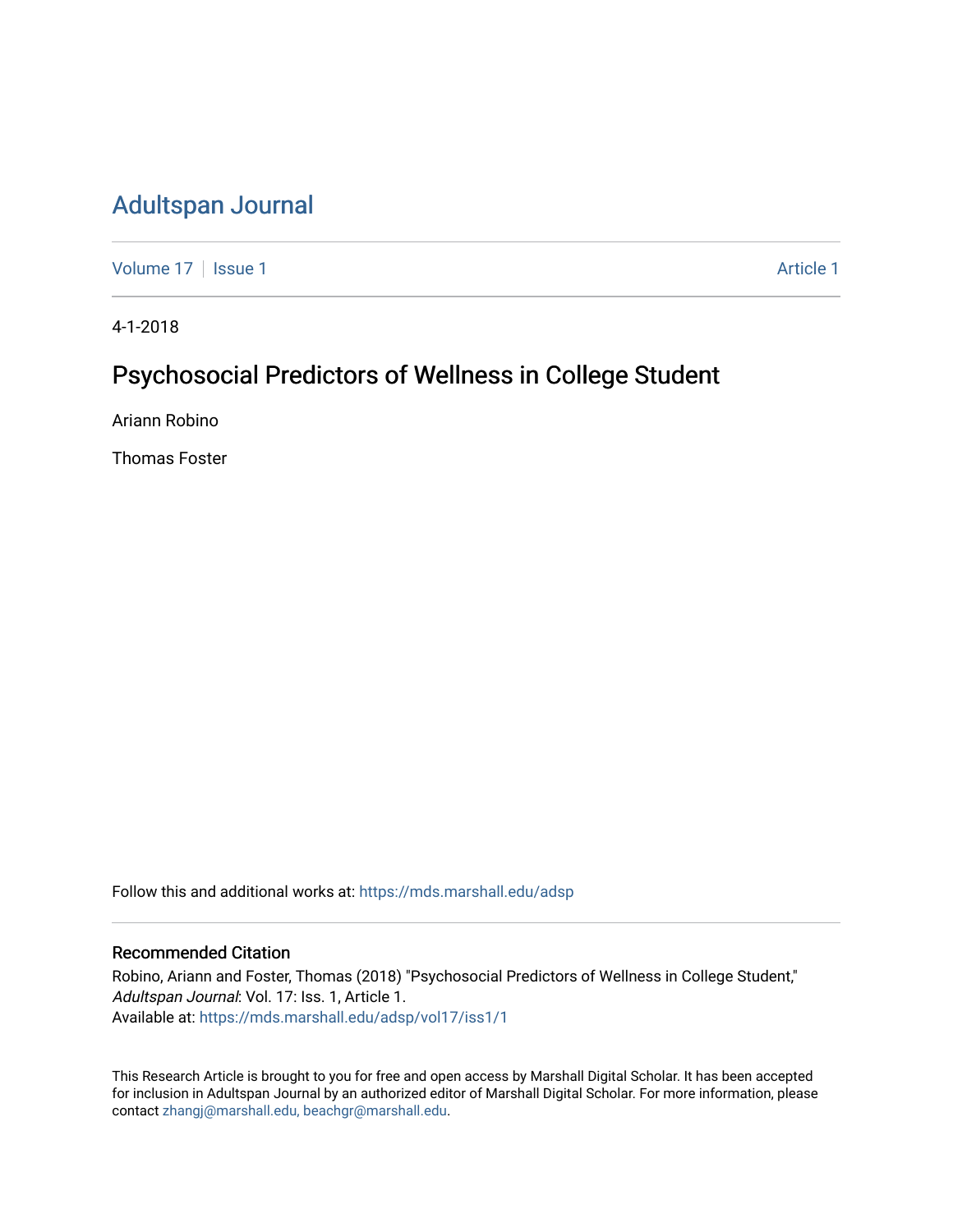## **RESEARCH**

# **Psychosocial Predictors of Wellness in College Students**

## **Ariann Robino and Thomas Foster**

*The authors examined how the first 6 stages of psychosocial development predict wellness in undergraduate college students using the Measures of Psychosocial Development (Hawley, 1988) and the Perceived Wellness Survey (Adams, Bezner, & Steinhardt, 1997). Results indicated that 4 of the 6 stages predict wellness in college students. Clinical implications for counselors of this population are provided.* 

*Keywords:* adult development, life span, college students, psychosocial development, wellness

College students work toward personal and professional development through cultivating their identities, pursuing career interests, and developing relationships. However, high levels of stress may disrupt students' efforts in meeting these goals. Students' academic responsibilities often contribute to this stress. Full-time students typically take between four and six courses per semester and spend a significant portion of time meeting academic demands (Kumaraswamy, 2013). Students also face many financial stressors during college, struggling with accumulating student loans that may take years to repay (Letkiewicz et al., 2014) and attempting to live on a limited weekly budget (Crocker & Luhtanen, 2003). In addition, many students work during college to pay for their current expenses while balancing their employment obligations with their academic commitments (Perna, 2010).

Typical life changes occurring during college add to student stress, such as the transition from high school, which often results in homesickness, isolation, and loneliness (Conley, Travers, & Bryant, 2013; Dusselier, Dunn, Wang, Shelley, & Whalen, 2005; Thurber & Walton, 2012). Additionally, students

*Ariann Robino, Department of Counselor Education, Virginia Tech; Thomas Foster, Department of Counseling, Loyola University New Orleans. The authors would like to thank the participating professors of this study as well as Anthony Robino for his assistance in the data collection process. Correspondence concerning this article should be addressed to Ariann Robino, Department of Counselor Education, Virginia Tech, 1750 Kraft Drive, Suite 2001, Mail Code 0302, Blacksburg, VA 24060 (e-mail: arobino@vt.edu).*

*© 2018 by the American Counseling Association. All rights reserved.*

**ADULTSPAN***Journal April 2018 Vol. 17 No. 1* **3**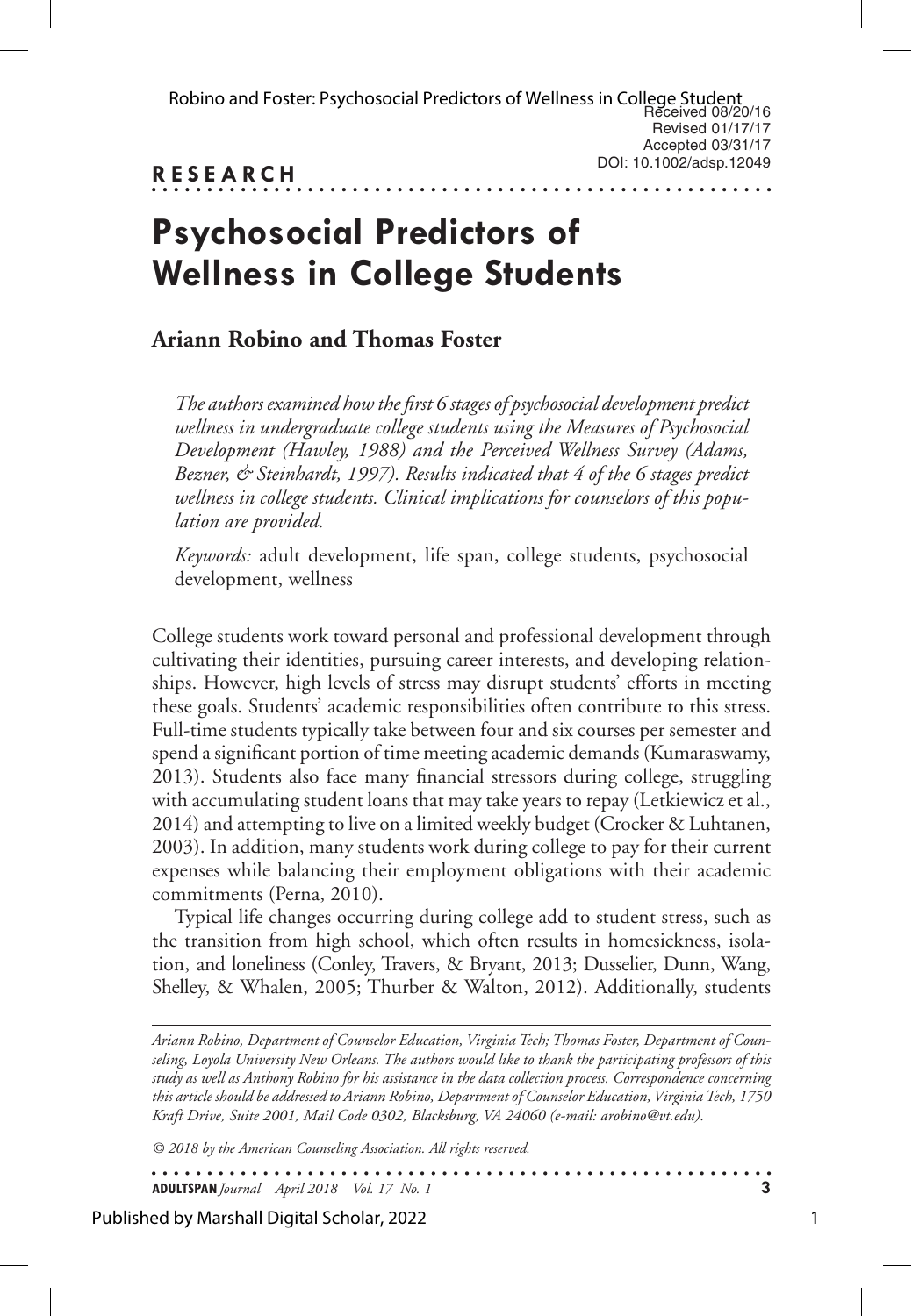must adjust to the responsibilities of independent living and begin to take ownership of balancing their time between school, work, and recreation (Kumaraswamy, 2013). Because of these responsibilities and life adjustments, half of college students report experiencing high levels of stress regularly associated with symptoms of anxiety and depression (Hudd et al., 2000).

College students who experience psychosocial issues, such as family conflicts and abuse, often encounter the issues prior to enrollment (Kessler et al., 2005). As a result, these students experience a high prevalence of mental and emotional disorders (Association for University and College Counseling Center Directors, 2012; Keyes et al., 2012). In addition to mental health concerns, many college students engage in drug and alcohol use (National Institute on Drug Abuse, 2013; Polak & Conner, 2012) for reasons ranging from recreational use to coping with stress (Arria et al., 2013). Substance abuse often leads to negative consequences for students, such as substance-related injuries, sexual assault (Hingson, Zha, & Weitzman, 2009), and long-term substance use problems (McCabe, West, & Wechsler, 2007). The existence of substance abuse and/or mental health concerns compounded with college stressors and past psychosocial issues ultimately affects academic performance and may lead to attrition, which affects future employment opportunities (Andrews & Wilding, 2004; Douce & Keeling, 2014; Liguori & Lonbaken, 2015).

#### **WELLNESS**

*Wellness*, defined as a "way of life oriented toward optimal health and wellbeing in which body, mind, and spirit are integrated by the individual to live life more fully" (Myers, Sweeney, & Witmer, 2000, p. 252), often serves as an alternative to the medical model approach to mental health care. The wellness paradigm offers a strengths-based and holistic perspective of counseling that promotes balance, self-responsibility, and a positive view of humanity (Myers & Sweeney, 2004). Numerous models of wellness exist in the literature and across professions, but they all share a multidimensional nature integrating physical, psychological, social, and spiritual dimensions (Adams, Bezner, & Steinhardt, 1997; Hettler, 1976; Myers & Sweeney, 2004; Sweeney & Witmer, 1991). Counselors utilizing a wellness approach encourage students to pursue a healthy lifestyle based on their strengths from these wellness dimensions and encourage them to be accountable for their choices and actions.

College students implementing wellness into their lifestyle often experience greater academic success and use of stress management strategies with less engagement in alcohol abuse (Chow, 2010; Conwell, 2013; Lewis & Myers, 2010). Students place greater emphasis on certain aspects of wellness. Specifically, they pursue wellness through social connections and spirituality (Granello, 2001; Spurr, Berry, & Walker, 2013) over other dimensions, such as nutrition and exercise (LaFountaine, Neisen, & Parsons, 2006; Nelms, Hutchins, Hutchins, &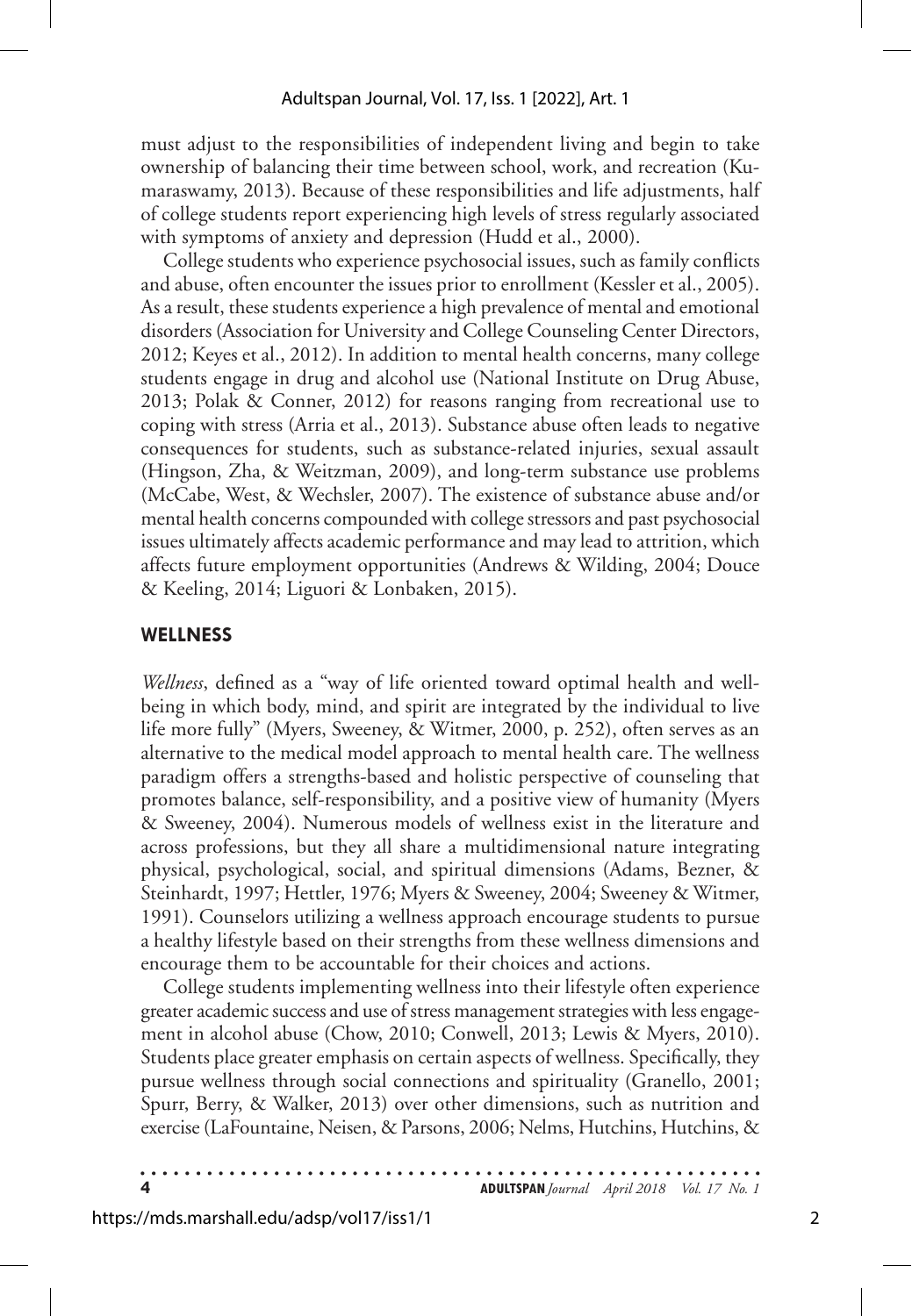Pursley, 2007). When counselors working with college students encourage them to perceive wellness from a holistic perspective, the likelihood of those students pursuing a healthy lifestyle increases (Nelms et al., 2007). During this time for establishing lifelong patterns, students fostering a wellness lifestyle increase their chances of collegiate success and healthy development throughout life.

## **PSYCHOSOCIAL DEVELOPMENT**

*Human development*, defined as an "enduring growth and change that makes an individual better adapted to the environment, by enhancing the individual's ability to engage in, understand, and experience more complex behavior, thinking, and emotions" (Steinberg, Bornstein, Vandell, & Rook, 2011, p. 7), typically addresses growth over the course of the life span using biological, psychological, and sociocultural dimensions (Boyd & Bee, 2014). Within this multidimensional perspective resides psychosocial development, which focuses on specific challenges across the life span. Erikson's (1968) theory of psychosocial development describes a series of stages related to psychological and social development beginning in infancy and completing in late adulthood. Erikson (1982) noted that psychosocial strengths develop from the appropriate resolution of each stage and that the successful completion of later stages depends upon successful transition through earlier stages. An individual's environment, culture, and natural state shape the experience of each stage as it builds upon the previous stage; however, earlier stage tasks may be completed during later stages if psychosocial disruption occurs (Erikson, 1982). Each stage throughout the life span contains developmental challenges that uncover psychosocial strengths and virtues when resolved successfully.

Developmental researchers traditionally define the time of late adolescence/ early adulthood as between the ages of 18 and 24 years and generally agree that this population focuses on transitions related to autonomy from parents, gender identity, morality, and career selection (Newman & Newman, 2014). Both the formulation of personal and professional identity and the search for affirmation from peers overlap with Erikson's psychosocial challenges of Identity versus Role Confusion and Intimacy versus Isolation (Erikson, 1968). When a person in these stages struggles with overcoming role confusion or isolation, psychological distress often occurs. (Erikson, 1982). The manner in which psychosocial stages are resolved predicts mental health status in later years (Vaillant & Milofsky, 1980), but nothing yet is known about how the psychosocial stages predict wellness; thus, further investigation is warranted.

Ultimately, students' primary psychosocial goals during college involve developing a sense of identity and intimacy with others. Previously unresolved psychosocial stages combined with typical college stressors may hinder these goals, which can cause academic impairment and emotional distress. Wellness in college students increases academic success and stress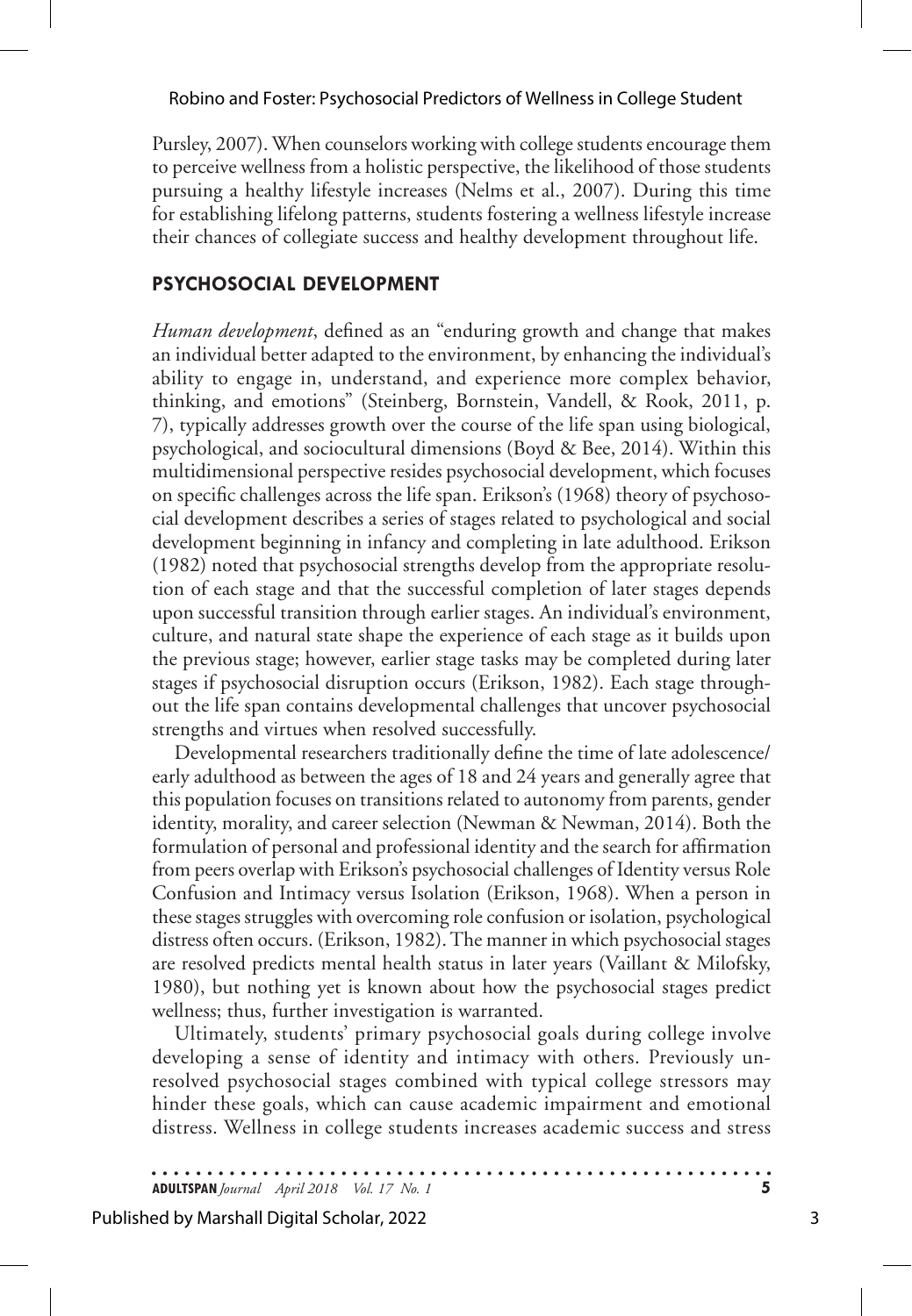management skills while providing a healthier overall lifestyle. However, no empirical research exists examining how the psychosocial stages of development predict wellness in college students. For our research question, we asked, How do the first six psychosocial stages of development predict wellness in college students?

## **METHOD**

#### **Participants**

We recruited 621 undergraduate students from four universities in the southern region of the United States to participate in our study. Participants consisted of young adult students (25.4% freshman, 35.1% sophomore, 22.8% junior, and 16.7% senior) with a mean age of 20.11 years (*SD =* 1.72). The majority identified as women ( $n = 432, 69.6\%$ ) and heterosexual ( $n = 547, 88.1\%$ ). Over half of the students identified as European American (*n =* 341, 54.9%), and less than one quarter identified as African American (*n =* 140, 22.5%). The remaining students identified as Hispanic American (*n =* 54, 8.7%), Asian American (*n =* 25, 4.0%), American Indian (*n =* 5, 0.8%), biracial (*n =* 16, 2.6%), multiracial (*n =* 17, 2.7%), and other (*n =* 20, 3.2%), with three participants giving no response. The majority of students identified their place of origin as the southern region of the United States ( $n = 489$ , 78.7%), whereas other students reported the Northeast (*n* = 31, 5.0%), the Midwest (*n* = 34, 5.5%), the West (*n* = 20, 3.2%), multiple regions (*n* = 10, 1.6%), and international (*n* = 35, 5.6%); two participants did not respond.

#### **Procedure**

We initially sampled and recruited professors from the four universities using a cluster random sampling method; specifically, we randomly sampled academic departments from the universities and then randomly selected faculty members from those departments. We contacted professors and asked for permission to recruit their students to participate in the study. Twenty percent of the professors contacted granted permission to recruit their students and provided convenient times for us to enter the classroom to distribute survey packets. Survey packets consisted of the Perceived Wellness Survey (PWS; Adams et al., 1997), Measures of Psychosocial Development (MPD; Hawley, 1988), a demographic form, and a document outlining informed consent. We randomized the surveys and demographic form to account for any interaction effects between instruments (Fowler, 2013).

At designated dates and times, we visited each classroom and distributed the packets to those interested in participating in the study. Students completed the research packets during that time, giving us a 99% return rate. Students generally completed the survey packets within 20 to 25 minutes. We obtained institutional review board approval from our university and the four universities within the study.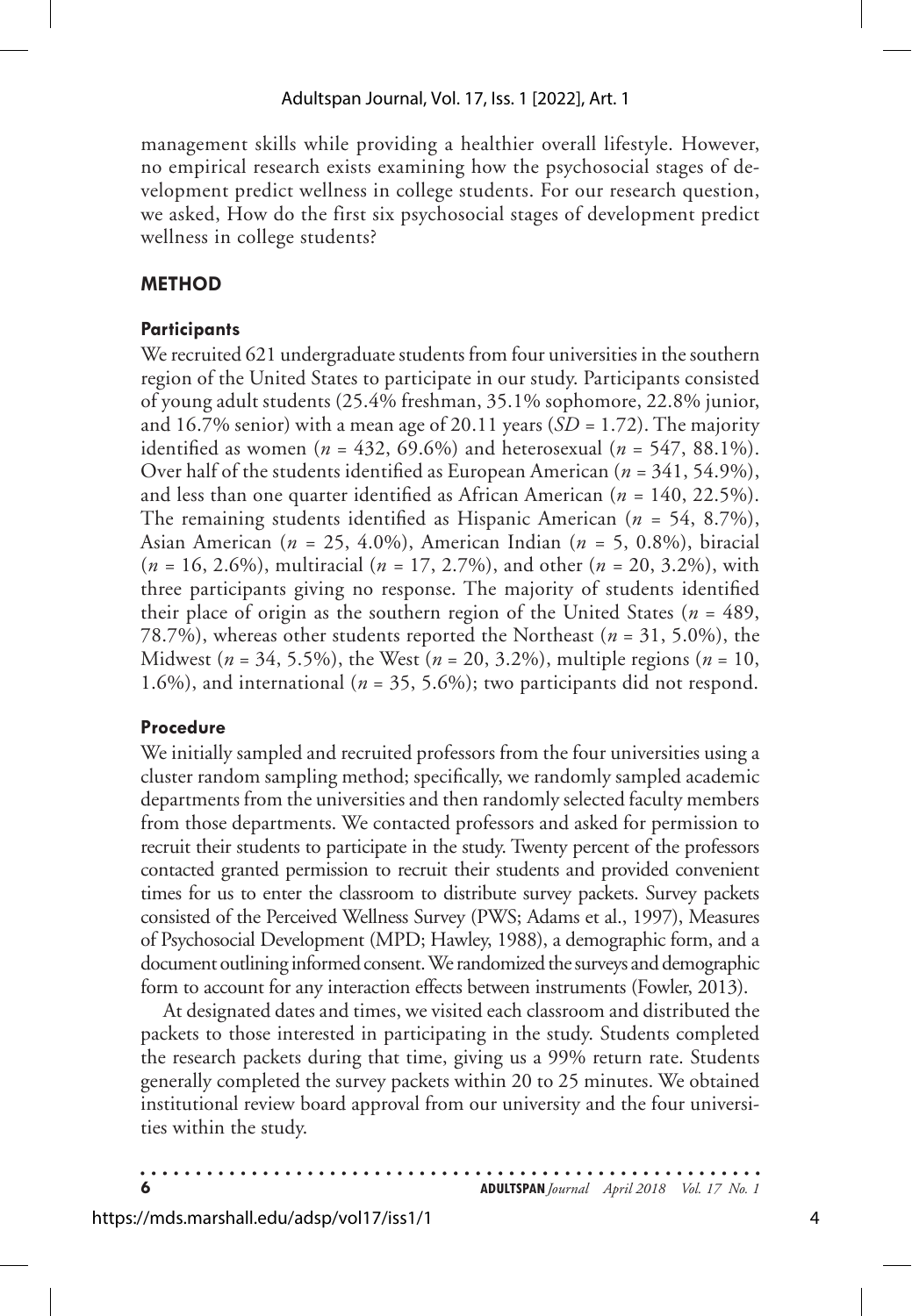#### **Measures**

*PWS*. The PWS is a self-report measure containing 36 items that generates an overall wellness score (Adams et al., 1997). Each item is measured using a 6-point Likert scale ranging from 1 (*very strongly disagree*) to 6 (*very strongly agree*). Scores range from 36 to 216, with higher scores suggesting a greater level of wellness (Harari, Waehler, & Rogers, 2005). The PWS takes approximately 10 minutes to complete.

Researchers found strong psychometric validity and reliability of the PWS in its ability to measure overall wellness. Adams, Bezner, Garner, and Woodruff (1998) identified adequate construct validity, discriminant validity, and temporal stability within the PWS. In addition, two studies established high internal consistency ( $\alpha$  = .91) for the instrument (Adams et al., 1997; Harari et al., 2005). Internal consistency for the current study was .90.

Harari et al. (2005) also examined the PWS for its psychometric properties using a sample of young adult participants. They found adequate criterion validity when comparing the PWS with other mental health measures, such as the Hopkins Symptom Checklist–21, Beck Depression Inventory–II, and Beck Anxiety Inventory. Harari et al. also substantiated the unidimensional nature of the PWS by examining its factor structure; specifically, they performed a factor analysis to determine if any factors existed within the instrument. Results of the factor analysis indicated a one-factor model to fit the data.

*MPD*. The MPD is a 112-item self-report instrument designed to measure the eight stages of Erik Erikson's psychosocial stages of development (Hawley, 1988). Each item is measured on a 5-point Likert-type scale from *very much like you* to *not at all like you*. The MPD contains a total of 27 scales that examine adolescent and adult personality development. Of these 27 scales, 16 measure attitudes of each stage of psychosocial development (eight measure positive attitudes, eight measure negative attitudes). A positive and negative scale is assigned to each stage. An additional eight resolution scales measure the degree of stage conflict resolution. Each resolution scale is calculated by subtracting the score of its respective negative scale from the score of the positive scale.

Three Total scales also exist within the MPD. The Total Positive and Total Negative scales present scores regarding an individual's overall positive and negative attitudes about the eight stages, whereas the Total Resolution scale provides a determination of conflict resolution and overall psychosocial adjustment (Hawley, 1988). Total Resolution is calculated by subtracting the Total Negative score from the Total Positive score. The MPD takes approximately 25 minutes to complete and is scored based on gender and age.

Overall, the test–retest reliability coefficients for the MPD were close to or surpassed .80. Internal consistency reliability coefficients all ranged from .70 to .84 except for two scales: Trust (.65) and Guilt (.69). Construct validity was substantiated by comparing the MPD with two other self-report instruments assessing for psychosocial development. Hawley (1988) used a multitrait–multimethod

**ADULTSPAN***Journal April 2018 Vol. 17 No. 1* **7**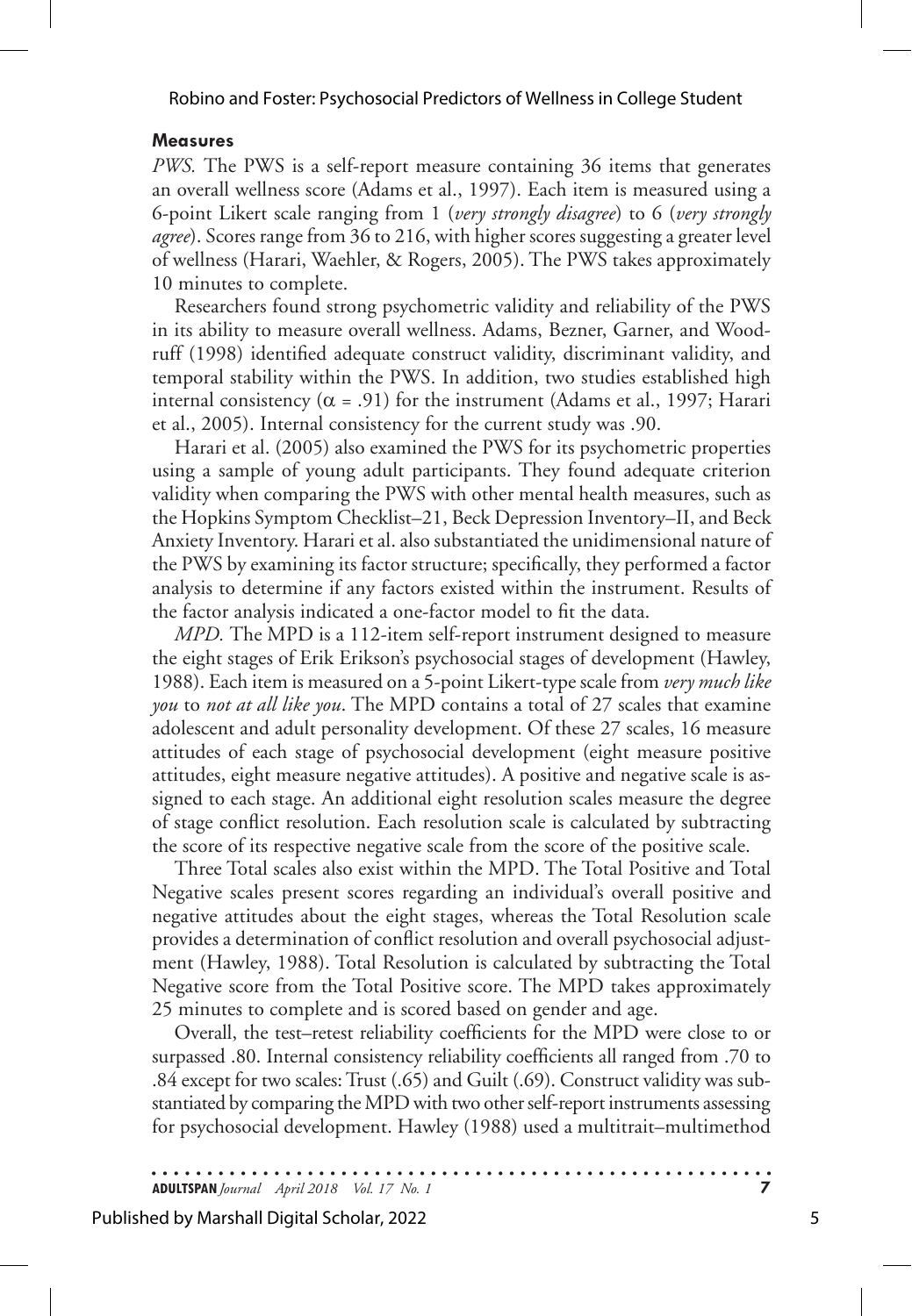#### Adultspan Journal, Vol. 17, Iss. 1 [2022], Art. 1

design to examine the convergent and discriminant validity of the positive and negative scales (see Campbell & Fiske, 1959, for a description of this design). Results suggested that the MPD scales had high convergent and discriminant validity. For this current study, internal consistency scores for the first six positive attitude scales ranged from .64 to .81, whereas internal consistency scores for the negative attitude scales ranged from .63 to .81.

#### **RESULTS**

Descriptive statistics (i.e., means, standard deviations, and ranges) for the PWS overall wellness score and the first six resolution scale scores for the MPD are reported in Table 1. We calculated the *t* scores for the MPD scales as suggested by Hawley (1988). MPD resolution scale score results demonstrated that many students had resolved the first six psychosocial stages of development, with 78% (*n* = 482) resolving Trust versus Mistrust, 85% (*n* = 525) resolving Autonomy versus Shame, 82% (*n* = 508) resolving Initiative versus Guilt, 81% (*n* = 501) resolving Industry versus Inferiority, 82% (*n* = 507) resolving Identity versus Role Confusion, and  $68\%$  ( $n = 420$ ) resolving Intimacy versus Isolation.

Before analyzing the data, we tested for the assumptions of normality, homoscedasticity, linearity, and multicollinearity. Results showed overall wellness and all six resolution scales to be normal, and scatterplots confirmed homoscedasticity and linearity. We evaluated multicollinearity between the predictor variables and found it to be low. We found that power was sufficient with a sample size of 621 and a *p* value of .05 when using 12 predictor variables (Cohen, 1988). We used Pearson product–moment correlation to analyze the bivariate relationships between the variables. Results indicated that wellness had

| Variable                                                                                                                                                                                                                    | 1                                                                 | $\mathbf{2}$                                         | 3                                        | 4                             | 5                           | 6                           | 7                           |
|-----------------------------------------------------------------------------------------------------------------------------------------------------------------------------------------------------------------------------|-------------------------------------------------------------------|------------------------------------------------------|------------------------------------------|-------------------------------|-----------------------------|-----------------------------|-----------------------------|
| Wellness<br>2. Trust versus Mistrust<br>Autonomy versus Shame<br>3.<br>Initiative versus Guilt<br>4.<br>Industry versus Inferiority<br>5.<br><b>Identity versus Role</b><br>6.<br>Confusion<br>7. Intimacy versus Isolation | $.59**$<br>$.56**$<br>$.55***$<br>$.61***$<br>$.65***$<br>$.46**$ | $.53**$<br>$.41**$<br>$.47**$<br>$.54***$<br>$.60**$ | $.64**$<br>$.61**$<br>$.57**$<br>$.41**$ | $.67**$<br>$.58**$<br>$.43**$ | $.65***$<br>$.40**$         | $.52**$                     |                             |
| M<br>SD<br>Range<br>** $p < .01$ .                                                                                                                                                                                          | 161.06<br>21.82<br>$105 - 215$                                    | 50.00<br>10.00<br>$17 - 73$                          | 50.00<br>10.00<br>$13 - 76$              | 50.00<br>10.00<br>$17 - 75$   | 50.00<br>10.00<br>$18 - 71$ | 50.00<br>10.00<br>$21 - 72$ | 50.00<br>10.00<br>$21 - 71$ |

#### **TABLE 1**

**Correlations, Means, Standard Deviations, and Ranges for the Study Variables**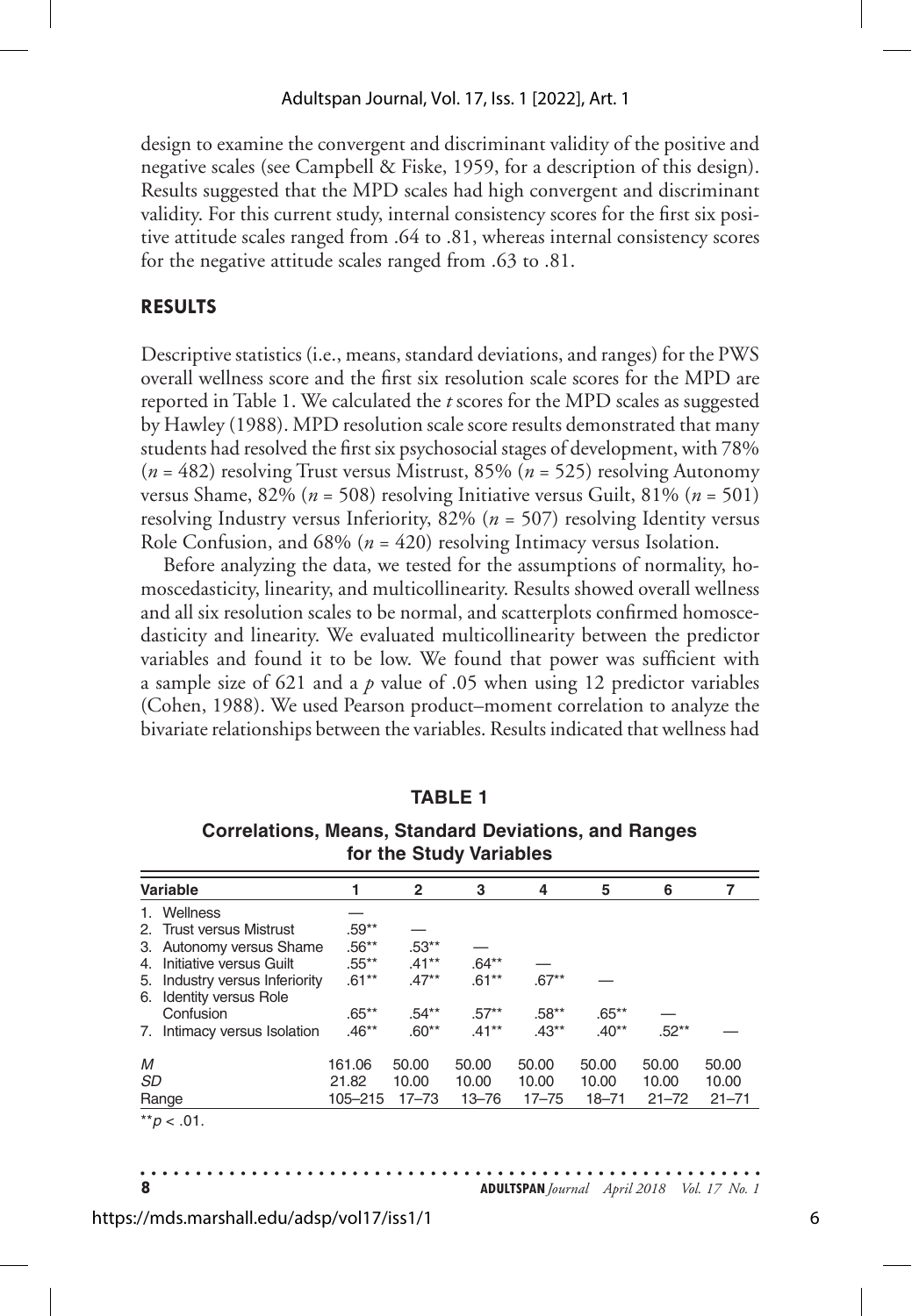statistically significant positive moderate relationships with all six resolution scales, and all six resolution scales had significant positive moderate relationships with each other (see Table 1).

To address the research question, we performed a hierarchical regression analysis to determine how the first six psychosocial stages of development predicted wellness in college students. We used the hierarchical regression model to determine how much the demographic variables contributed to the variance with regard to wellness. The demographic variables of sex, race, relationship status, sexual orientation, religious/spiritual orientation, and income growing up were entered at Step 1. Results indicated that the demographic variables were not statistically significant predictors of wellness. We also ran a series of *t* tests to determine if any differences existed within the demographics and found only one difference in that African Americans had statistically significant higher levels of wellness compared with Caucasians, with a modest effect size  $(t = 4.10, p < .05, d = 0.43).$ 

For Step 2, we entered the six resolution scales that measure the first six psychosocial stages of development. Results from the second step of the analysis revealed that four of the six psychosocial stages of development were statistically significant in predicting wellness and accounted for 57% of the variance (see Table 2). The beta weight scores for Trust versus Mistrust ( $\beta$  = .29), Initiative versus Guilt (β = .17), Industry versus Inferiority (β = .17), and Identity versus Role Confusion  $(\beta = .31)$  had statistically significant positive predictive value, suggesting that as student resolution levels increase for these psychosocial stages, wellness increases.

| <b>Step and Variable</b>              | $\triangle$ R <sup>2</sup> | F        | β        |         |
|---------------------------------------|----------------------------|----------|----------|---------|
| Step 1                                | .01                        | 1.88     |          |         |
| Sex                                   |                            |          | $-.02$   | $-0.52$ |
| Race                                  |                            |          | $-.13$   | $-2.98$ |
| Relationship status                   |                            |          | .02      | 0.55    |
| Sexual orientation                    |                            |          | .00      | $-0.21$ |
| Religious/spiritual orientation       |                            |          | .04      | 0.83    |
| Income growing up                     |                            |          | .03      | 0.74    |
| Step $2^a$                            | $.57*$                     | $71.76*$ |          |         |
| <b>Trust versus Mistrust</b>          |                            |          | $.29**$  | 7.50    |
| Autonomy versus Shame                 |                            |          | $-.03$   | $-0.78$ |
| Initiative versus Guilt               |                            |          | $.17***$ | 4.08    |
| Industry versus Inferiority           |                            |          | $.17***$ | 4.00    |
| <b>Identity versus Role Confusion</b> |                            |          | $.31**$  | 7.00    |
| Intimacy versus Isolation             |                            |          | .00      | $-0.06$ |

## **TABLE 2 Hierarchical Regression Analysis of Wellness Predictors**

\**p* < .05. \*\**p* < .01.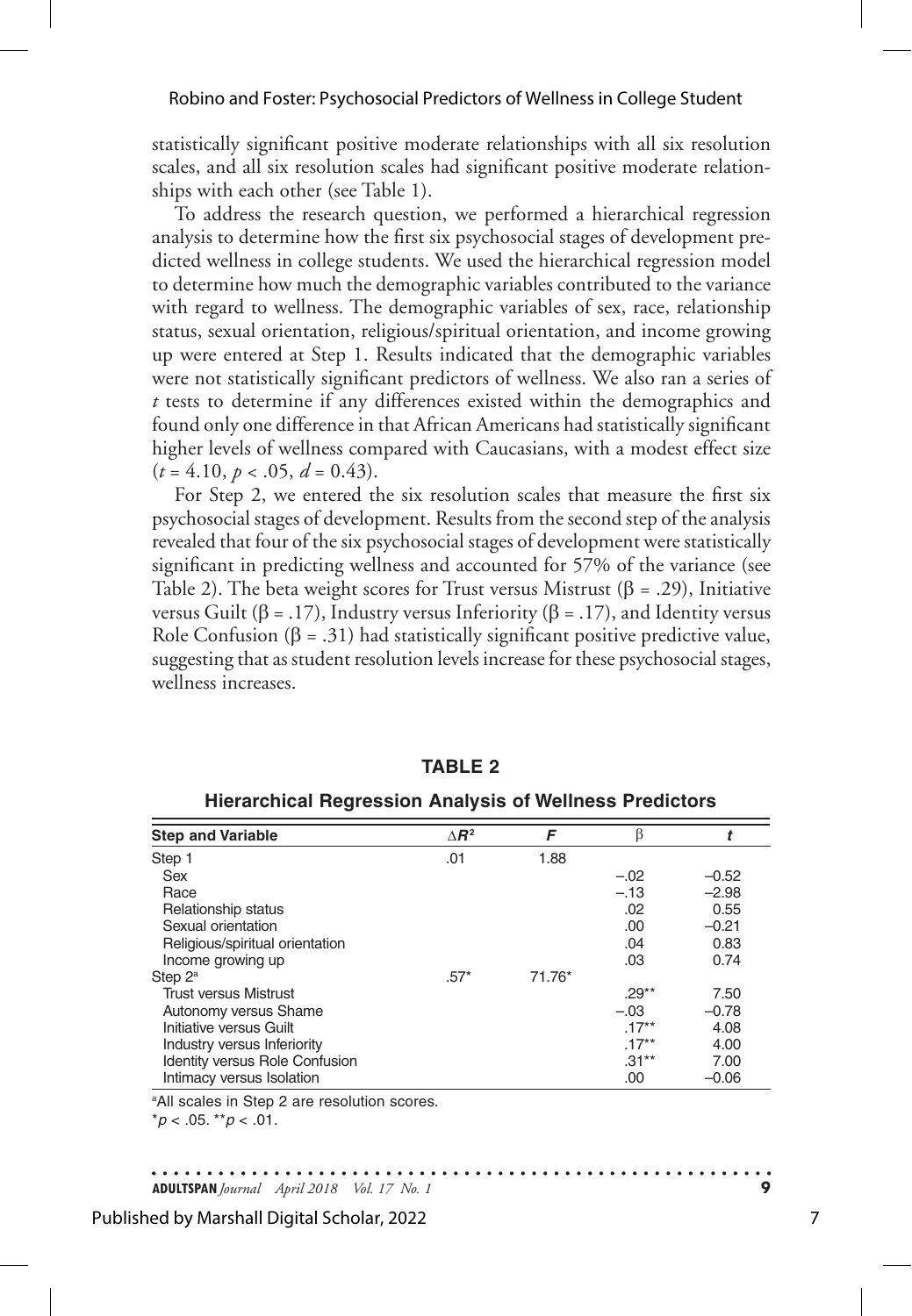## **DISCUSSION**

We examined the relationship between the first six psychosocial stages of development and wellness in undergraduate students and discovered that four of the stages significantly predicted wellness in this population. Specifically, students who possess a greater ability to trust others, take initiative in tasks, behave industriously, and hold a greater sense of identity increase their chances of achieving higher overall wellness. These findings provide clinical implications for counselors working with college students. Linking these psychosocial strengths to the practice of a wellness lifestyle provides a treatment opportunity for this population. Counselors can help students to both accentuate their psychosocial strengths and work on their unresolved developmental goals to pursue a healthy wellness lifestyle. Students can examine their stages of development and gain insight into why they exceeded in some goals and struggled to meet others. In the next section, we describe a clinical perspective counselors can gain from these results and suggest future research ideas.

## **Clinical Applications**

Although providing specific clinical recommendations for each psychosocial stage of development is beyond the scope of this article, we do provide a perspective in how to use our findings. Hawley (1988) noted that individuals can struggle with any psychosocial issue at any point on the life span. For example, a student can present with trust issues developed either during the critical period of the 1st year of life or when ending an unhealthy relationship as a young adult. Knowing the etiology of the mistrust is important in implementing the appropriate therapeutic approach. If the student successfully resolved his or her psychosocial stages during each stage's respective critical period, but struggles with a stage reoccurrence as a result of a current life event, we recommend a therapeutic approach that builds upon existing strengths (e.g., narrative therapy [Walther & Carey, 2009]), challenges thoughts and behaviors (e.g., cognitive behavior therapy [Monti, Tonetti, & Rice Bitti, 2014]), and encourages selfdirection (e.g., person-centered therapy [Tudor, 2010]). Students unsuccessfully resolving one or more psychosocial stages of development during the stage's critical period might have a history of struggling with such issues as mistrust, guilt, inferiority, and identity confusion. For these students, we recommend a more in-depth approach, such as psychodynamic therapy (Martin, 2014). The chosen therapeutic intervention will ultimately affect the therapeutic outcome and the student's potential for overall wellness.

Additionally, counselors wishing to include a more detailed perspective of psychosocial development in their clinical practice with college students should thoroughly assess for the existence and timeline of psychosocial problems. We recommend a combined assessment procedure using psychometric instrumentation and clinical interviewing to assess for the psychosocial stages. These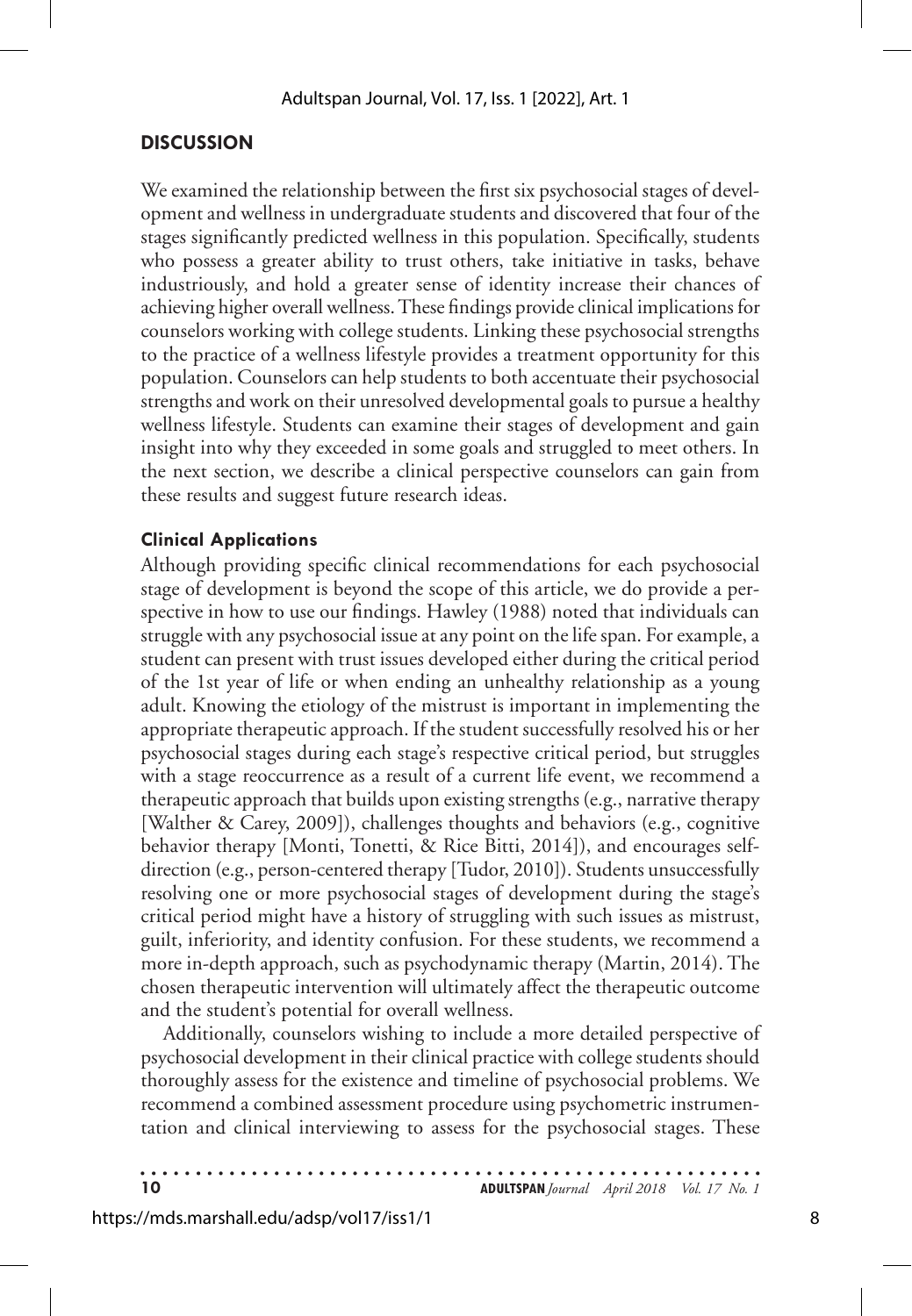methods provide counselors a more robust perspective of a student's resolution of each stage of development.

#### **Limitations and Future Research**

One limitation of this study can be seen in the demographics of the participants. Over half of our sample consisted of Caucasian female students from the southern region of the United States. Also, although we used a wellness instrument that was proven to measure wellness unidimensionally, we were unable to examine how specific wellness dimensions related to the psychosocial stages of development.

We offer three suggestions for future research. First, we recommend expanding this study to other regions of the United States and focusing specifically on racial minorities in college to determine how the psychosocial stages predict wellness in these populations. Second, we recommend using wellness instruments that possess substantiated subscales to further examine how psychosocial stages relate to specific dimensions of wellness in college students. Last, studies examining how the psychosocial stages predict wellness should be conducted at other stages of development to determine how these relationships evolve over the life span.

## **CONCLUSION**

Our research addresses a gap in the literature involving college student psychosocial development and wellness. We used the MPD and PWS to examine how the first six stages of psychosocial development predict wellness in college students. Through data collection at four southeastern U.S. universities, we discovered that four of the six stages significantly predicted wellness in this population. These results apply to counselors who integrate the philosophical tenents of wellness and development into their clinical practice as they work with the college student population.

#### **REFERENCES**

- Adams, T., Bezner, J., Garner, L., & Woodruff, S. (1998). Construct validation of the Perceived Wellness Survey. *American Journal of Health Studies, 14,* 212–219.
- Adams, T., Bezner, J., & Steinhardt, M. (1997). The conceptualization and measurement of perceived wellness: Integrating balance across and within dimensions. *American Journal of Health Promotion, 11,* 208–218.
- Andrews, B., & Wilding, J. M. (2004). The relation of depression and anxiety to life-stress and achievement in students. *British Journal of Psychology, 95,* 509–521.
- Arria, A. M., Wilcox, H. C., Caldeira, K. M., Vincent, K. B., Garnier-Dykstra, L. M., & O'Grady, K. E. (2013). Dispelling the myths of "smart drugs": Cannabis and alcohol use problems predict nonmedical use of prescription stimulants for studying. *Addictive Behaviors, 38,* 1643–1650.
- Association for University and College Counseling Center Directors. (2012). *Association for University and College Counseling Center Directors annual survey.* Retrieved from http://files. cmcglobal.com/Monograph\_2012\_AUCCCD\_Public.pdf

**ADULTSPAN***Journal April 2018 Vol. 17 No. 1* **11**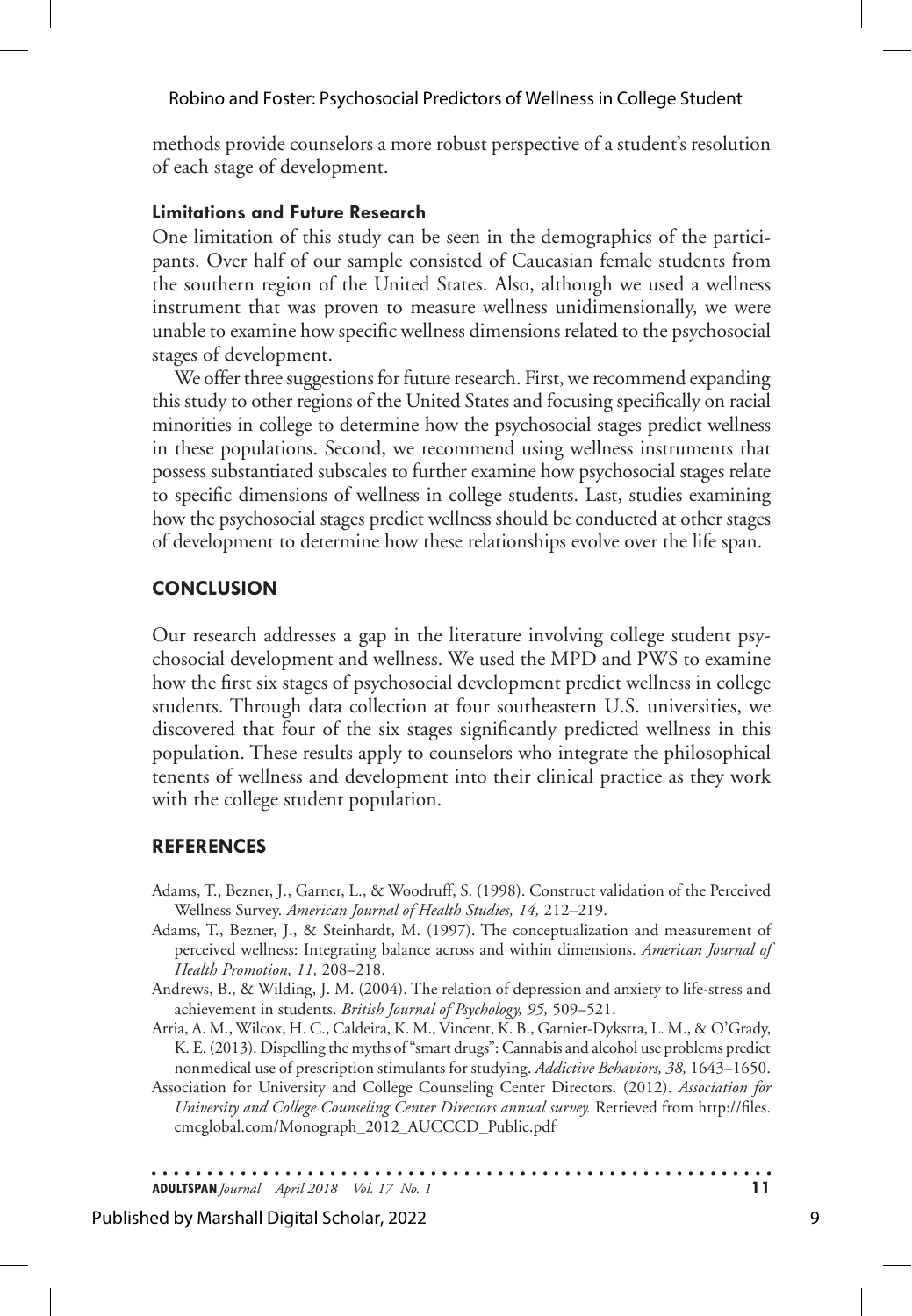#### Adultspan Journal, Vol. 17, Iss. 1 [2022], Art. 1

Boyd, D., & Bee, H. (2014). *Lifespan development*. New York, NY: Pearson.

- Campbell, D. T., & Fiske, D. W. (1959). Convergent and discriminant validation by the multitrait–multimethod matrix. *Psychological Bulletin, 56,* 81–105.
- Chow, H. P. H. (2010). Predicting academic success and psychological wellness in a sample of Canadian undergraduate students. *Electronic Journal of Research in Educational Psychology, 8,* 473–496.
- Cohen, J. (1988). *Statistical power analysis for the behavioral sciences*. Hillsdale, NJ: Erlbaum.
- Conley, C. S., Travers, L. V., & Bryant, F. B. (2013). Promoting psychosocial adjustment and stress management in first-year college students: The benefits of engagement in a psychosocial wellness seminar. *Journal of American College Health, 8,* 75–86.
- Conwell, V. (2013). Healthy mind, healthy body. *Diverse: Issues in Higher Education, 30,* 13–14.
- Crocker, J., & Luhtanen, R. (2003). Level of self-esteem and contingencies of self-worth: Unique effects on academic, social, and financial problems in college students. *Personality and Social Psychology Bulletin, 29,* 701–712.
- Douce, L. A., & Keeling, R. P. (2014). *A strategic primer on college student mental health.* Washington, DC: American Council on Education.
- Dusselier, L., Dunn, B., Wang, Y., Shelley, M. C., & Whalen, D. F. (2005). Personal, health, academic, and environmental predictors of stress for residence hall students. *Journal of American College Health, 54,* 15–24.
- Erikson, E. H. (1968). *Identity, youth, and crisis*. New York, NY: Norton.
- Erikson, E. H. (1982). *The life cycle completed: A review*. New York, NY: Norton.
- Fowler, F. J. (2013). *Survey research methods.* Thousand Oaks, CA: Sage.
- Granello, P. F. (2001). A comparison of wellness and social support networks in different age groups. *Adultspan Journal, 3,* 12–22. doi:10.1002/j.2161-0029.2001.tb00101.x
- Harari, M. J., Waehler, C. A., & Rogers, J. R. (2005). An empirical investigation of a theoretically based measure of perceived wellness. *Journal of Counseling Psychology*, *52,* 93–103.
- Hawley, G. A. (1988). *Measures of Psychosocial Development: Professional manual*. Lutz, FL: Psychological Assessment Resources.
- Hettler, B. (1976). *The six dimensions of wellness model.* Retrieved from http://www.nationalwellness.org/?page=six\_dimensions
- Hingson, R. W., Zha, W., & Weitzman, E. R. (2009). Magnitude of and trends in alcohol-related mortality and morbidity among U.S. college students ages 18–24, 1998–2005. *Journal of Studies on Alcohol and Drugs Supplement, 16,* 12–20.
- Hudd, S., Dumlao, J., Erdmann-Sager, D., Murray, D., Phan, E., & Soukas, N. (2000). Stress at college: Effects on health habits, health status, and self-esteem. *College Student Journal, 34,* 217–227.
- Kessler, R. C., Berglund, P., Demler, O., Jin, R., Merikangas, K. R., & Walters, E. E. (2005). Lifetime prevalence and age-of-onset distributions of *DSM-IV* disorders in the National Comorbidity Survey Replication. *Archives of General Psychiatry, 65,* 1429–1437.
- Keyes, C. L. M., Eisenberg, D., Perry, G. S., Dube, S. R., Kroenke, K., & Dhingra, S. S. (2012). The relationship of level of positive mental health with current mental disorders in predicting suicidal behavior and academic impairment in college students. *Journal of American College Health, 60,* 126–133.
- Kumaraswamy, N. (2013). Academic stress, anxiety, and depression among college students: A brief review. *International Review of Social Sciences and Humanities, 5,* 135–143.
- LaFountaine, J., Neisen, M., & Parsons, R. (2006). Wellness factors in first year college students. *American Journal of Health Studies, 21,* 214–218.
- Letkiewicz, J., Lim, H., Heckman, S., Bartholomae, S., Fox, J., & Montalto, C. (2014). The path to graduation: Factors predicting on-time graduation rates. *Journal of College Student Retention, 16,* 351–371.